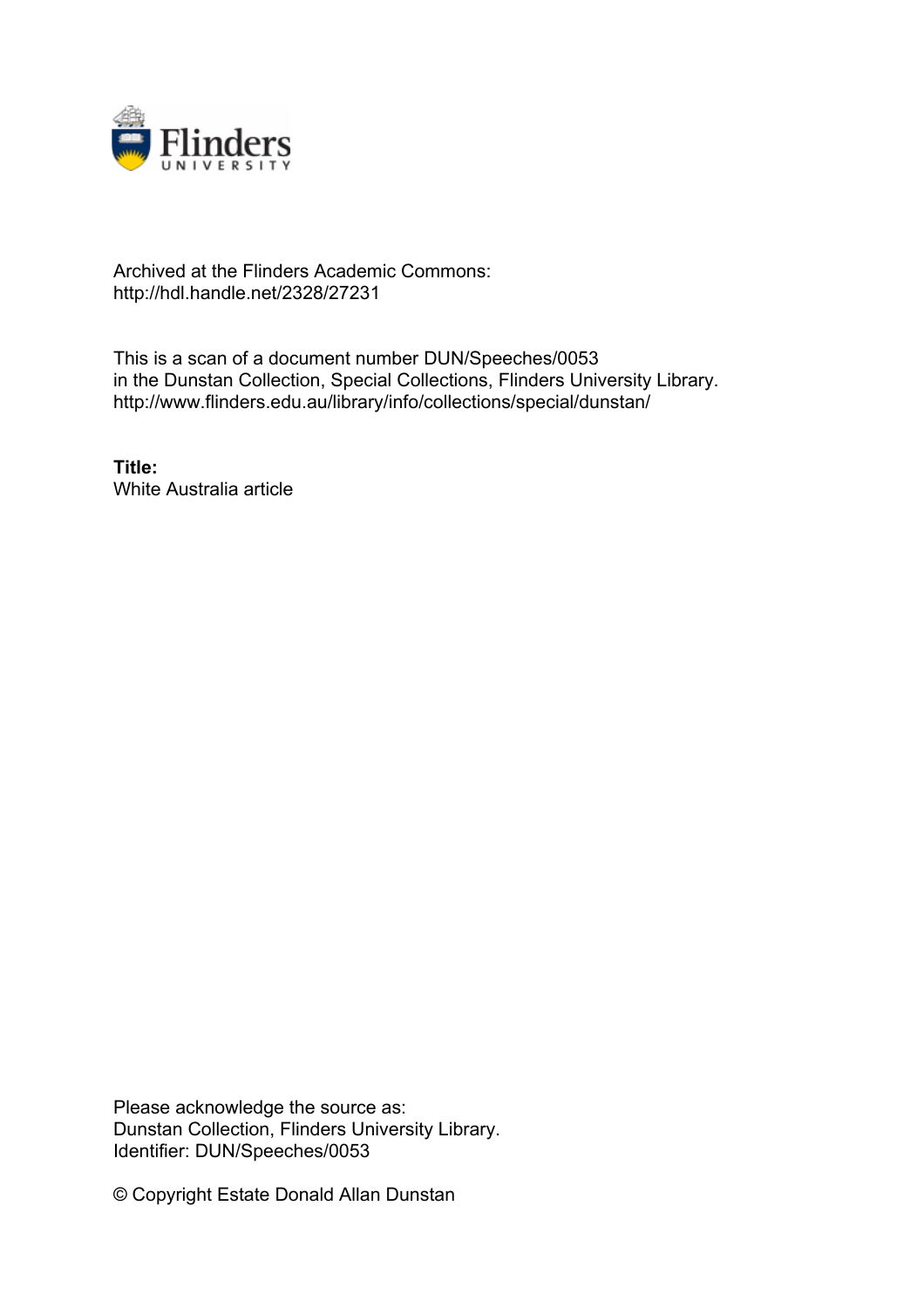## **14/5/7 1**

BY DON DUN5TAN.

**5 3**

**1** 

£

## "WHITE AUSTRALIA" ARTICLE.

The American scholar Dr. H.I. London in his book "Non-White Immigration and the White Australia Policy" tells the story of the Australian diplomat at a dinner with a South East Asian leader trying to explain Australia's immigration policy to a very critical host. Towards the end of the evening the wife of one of the guests turned to the diplomat's wife and said: "Well now both of us are part of the Asian family....". The diplomat's wife replied indignantly: "I will have you know we are British. We belong to a much superior race".

It would be funny if it was not so embarrassingly pathetic and if it did not illustrate so perfectly an attitude and a policy which have for too long embittered our economic and political relations with many of those countries which are most important to us. This same policy has also deprived us of some of the skills and talent we most urgently require for national development..

I have campaigned for a change in migration policy for mare than a decade because I believe our present policy of racial discrimination, whether overtly displayed as "white Australia" or masked in bureaucratic cant as in more recent years is a major deterrent to an effective foreign policy and an affront to Australian ideals. It is, I believe, insupportable for compelling moral, economic,and political reasons and there are significant gains to be made from an open repudiation of it, gains which will not be made by piecemeal, almost stealthy, tinkering.

In that time there has been a marked shift in public opinion and the arguments for reform have become well known and have won a wide measure of acceptance in the community while the counter-arguments have been just as frequently aired and repudiated. A non-racial policy of balanced, a policy whose time has come.

Dunstan Collection, Special Collections, Flinders University Library.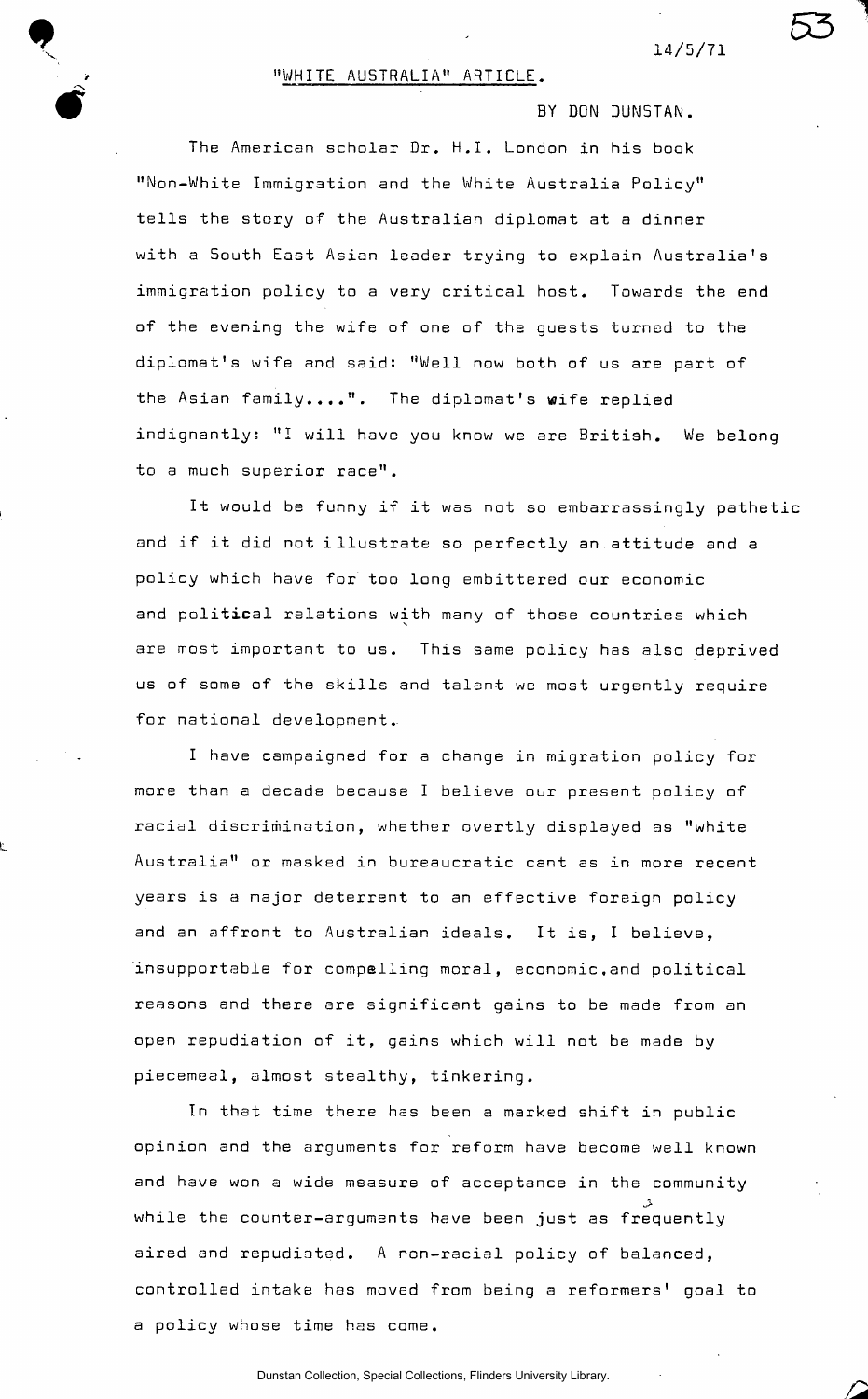I take pride in having been able to have played some part in this, particularly in successfully moving at the 1965 Federal Australian Labor Party conference the resolution which deleted the words "white Australia" from the platform, a change that was not a token gesture but which indicated a distinct change in party policy;

However, there are still a number of myths and misconceptions about what is implied by such a policy, some of them deliberately fostered by diehard opponents of change and I welcome this opportunity to review the reasons which led me to advocate change and to examine what would  $$ and would not  $-$  stem from it.

Perhaps the most important is the effect that ethnically discriminatory migration has had on our foreign relations; Australia with its geopolitical and geo-economic place in the modern world simply cannot afford to be lumped with South Africa as one of the most strongholds of racism. And this is precisely the effect our migration policies have had. It was no accident that led a Filipino journalist to describe this policy as "a form of anticipatory apartheid". The world-wide revolt and revulsion against racism and colonialism by an ever growing number of people has been one of the most profound political phenomena of the past 30 years and it is one which we ignore at our peril. Australia, geographically close to and deeply involved with, the new countries of Asia and anxious to establish more friendly ties with them, can least of all afford the taint of racialism.

Australian conservatives are fond of maintaining that too much is made of this, that Asian and African countries understand and sympathise with the Australian position, accept that nation states have an inherent right to determine . their demographic complexion and that, besides, they themselves are highly selective or downright exclusive. Those pressing such a view approvingly cite **a** remark by the former Malaysian Prime Minister, Tunku Abdul Rahman,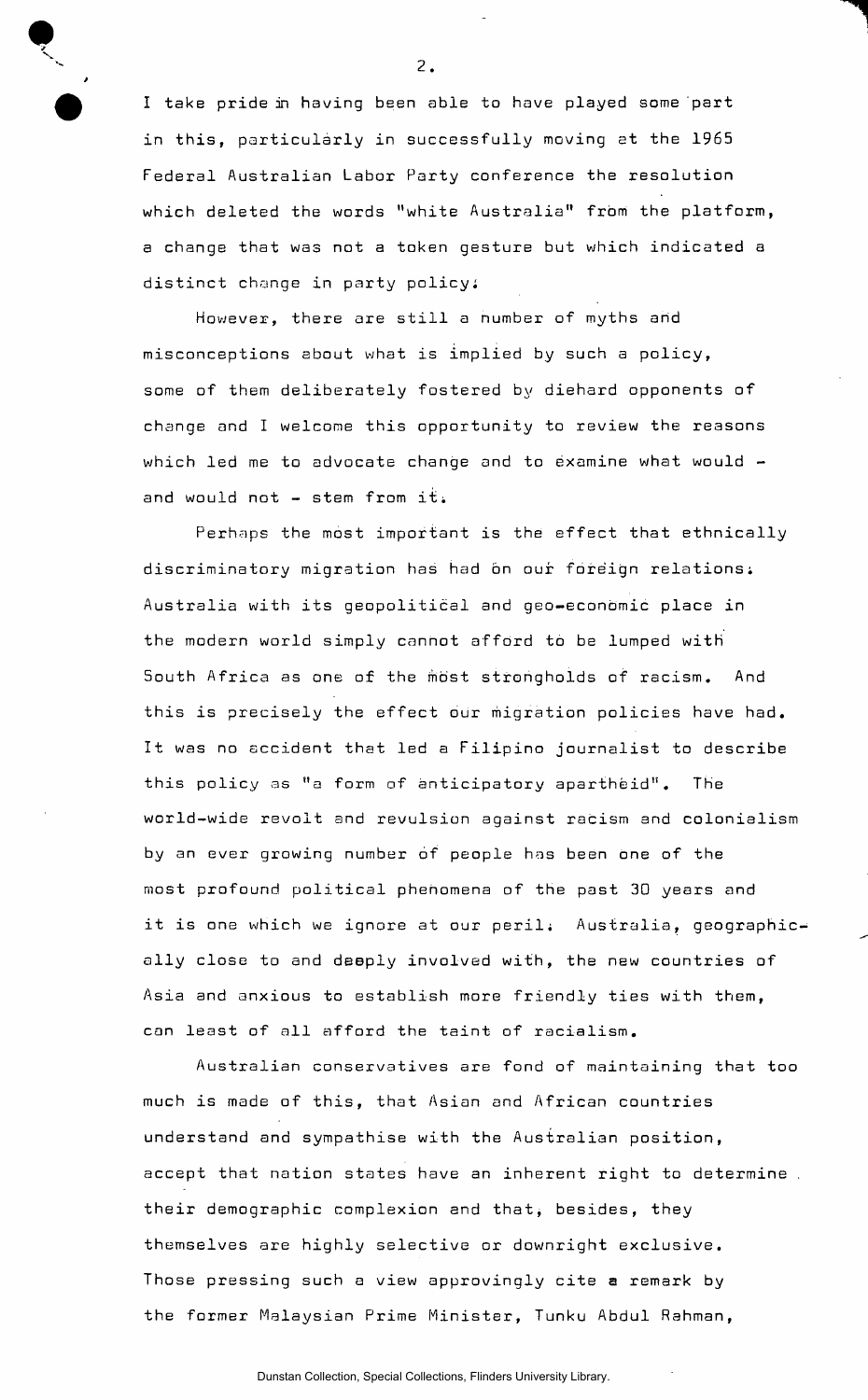that immigration policy was a domestic matter for Australia. The Tunku was, and is, a notably diplomatic and astute politician with a keen appreciation of the value of a well turned, and domestically harmless, phrase. Other Asians are less sympathetic and less diplomatic. During recent visits to Singapore, Hong Kong and Japan I had lengthy discussions with senior government and business leaders. In every case white Australia was introduced by them at some part in the conversation. Other Australian politicians and businessmen I have spoken with report similar experiences. It is a policy which has left a legacy of suspicions among Asians towards Australia and which continues to rankle and insult them. It is no exaggeration to say that most of them regard it as not only offensive but completely hypocritical. Numbers of them have pointed out, some sorrowfully some angrily, that we are prepared to fight in Asian countries to defend what are conceived to be our national interests but are then unwilling to admit to Australia the very Malaysians and Vietnamese to whose defence we rushed.

True most Asian and African countries at the official level are motivated by the desire to preserve diplomatic relations and refrain from open criticism of our migration policies. But to assume from this that these policies are accepted and understood is to display a blindness to reality besides which the ostrich appears a model of keen perception.

Among the realities it ignores is that one of these countries, Japan, is the third most productive in the world, has a gross national product of more than \$200 billion, produces one sixth of the world's steel and half its ships, has average wages above those of France, is well on the way to becoming a super-power and is of major, and still growing, importance to the Australian economy. It is difficult to persuade the, admittedly non-christian and non-English speaking, Japanese that our immigration policies are not discriminatory against and insulting to them when we

З.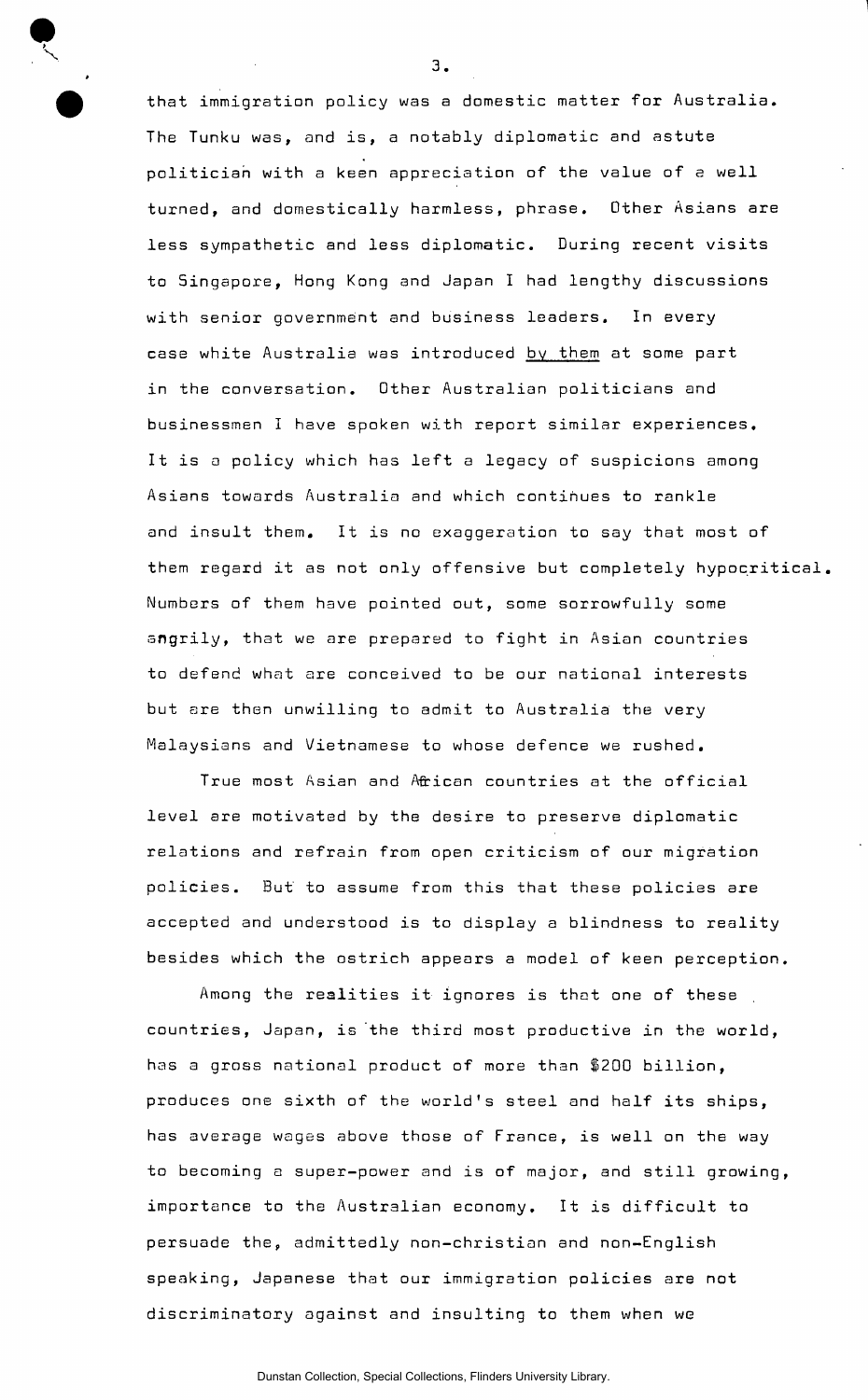erect stringent barriers against their entry and then actively encourage the arrival of non-christian, non-English speaking Turks.

**4.** 

Illogicalities abound once one begins to try to defend the present system, even in its slightly relaxed form. Defenders of the status quo argue that other states maintain restrictive migration policies but conveniently ignore the fact that they are not countries, as Australia is, which are wooing newcomers. They maintain we need to ensure that Australia is homogeneous but through some metaphysical miracle of definition manage to include non-English speaking Greeks but exclude Anglicised Indians, welcome non-christian Turks but cold-shoulder christian Filipinos, admit poor southern Italians but refuse wealthy Hong Kong merchants. It is argued that recruitment of Asian migrants would drain underdeveloped countries of badly needed brainpower, an argument which ignores the fact that many highly-qualified Chinese Malaysians are unable to find at home any other than clerical jobs. Equally it is maintained that newcomers must be capable of ready assimilation but no explanation is offered why this should be harder for an Asian professional man than a Yugoslav and it rather ignores the more than adequate job of integration done by our native-born Chinese minority, exemplified in the election of the late Harry Chan as Mayor of Darwin.

Despite the best endeavours of the Canberra apologists and the existence of an Asian migration quota (by definition discriminatory) the non-white onlooker can be forgiven for assuming that the principal requirement for admission to Australian shores is to be demonstrably Caucasian and that homogeneity is to be equated with whiteness.

There have been recent rumblings that the Japanese are looking with less and less favour on our present policy and could well be the herald of future discontents.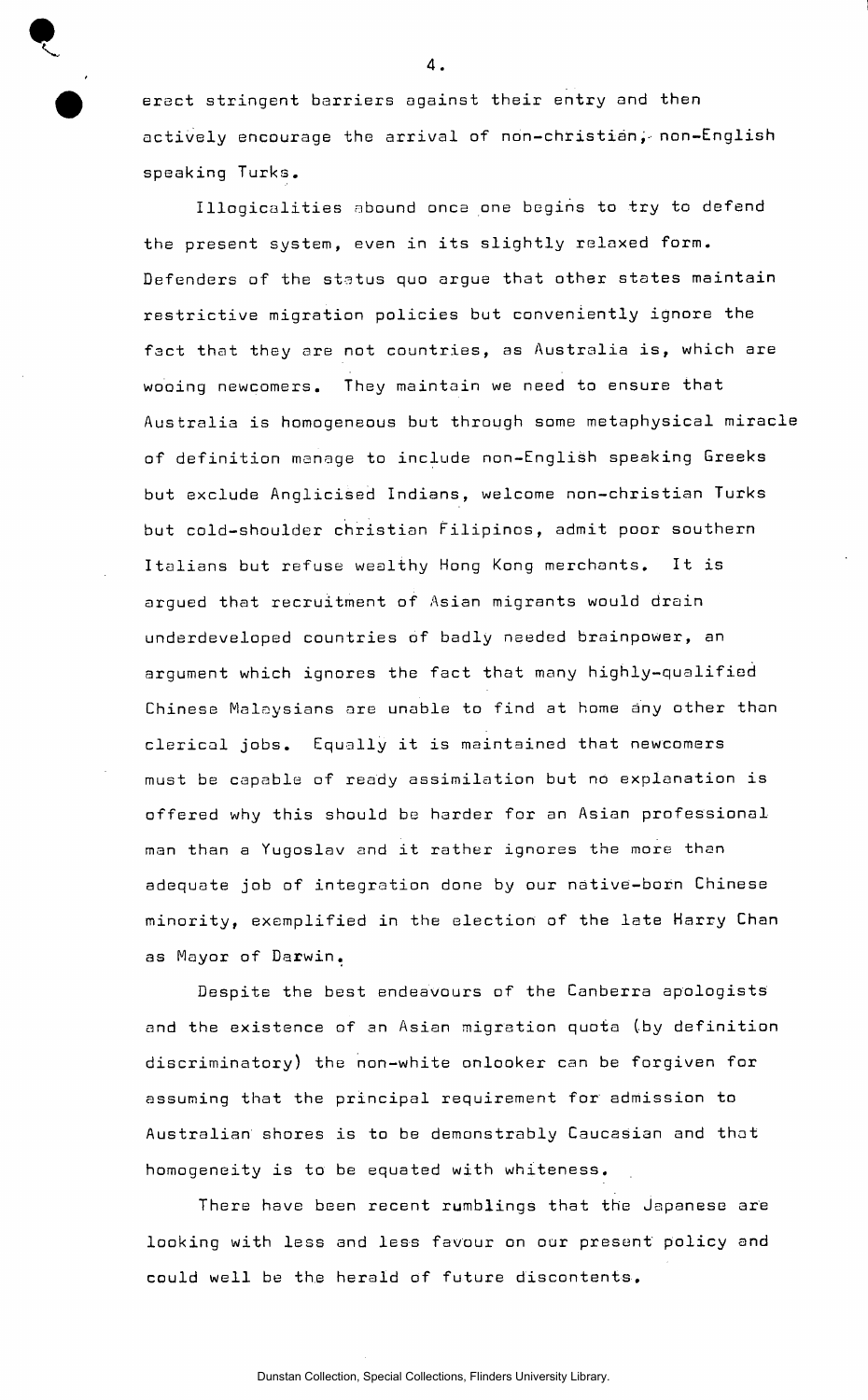The emerging generation of business and political leaders in the countries of Asia and Africa are likely to be far less tolerant of Australian shortcomings than their predecessors. I am not suggesting that we should permit our policies to be dictated from abroad but continuation of a racially exclusive immigration programme in this swelling climate of opinion at a time when.we are seeking a greater regional role and courting investment and trade there can only have a damaging effect. We should revise our policy now when we would gain much kudos from doing so rather than doing so later when it may appear that we are yielding to pressure unwillingly.

Considerations of real politik aside, I believe a racially discriminatory policy to be inconsistent with Australian ideals and aspirations. We cannot follow one and at the same time profess belief in the equality of man and the United Nations Declaration of Human Rights. We cannot maintain a belief in christian ideals if we pick and choose who shall be Australian on a basis of skin pigmentation. Whatever justification there may have been for such an approach at the time of Federation there can be none in the circumstances of the seventies.

The sensible alternative is a programme of planned, selective, balanced migration designed to achieve the welfare and integration of all citizens, the preservation of democracy and balanced development, avoidance of difficult . social and economic problems resulting from unplanned migration, clearly and demonstrably non-restrictive in any ethnic sense. If this was done Australian life would be enriched, national development would be fostered and our standing abroad would be very considerably enhanced. There is nothing impractical or idealistic in such a policy. It is quite consistent with what has been achieved elsewhere, notably in Canada, with no disruptive social consequences but in the past suggestions along these lines have brought a violent and hostile reaction from a highly vocal minority Dunstan Collection, Special Collections, Flinders University Library.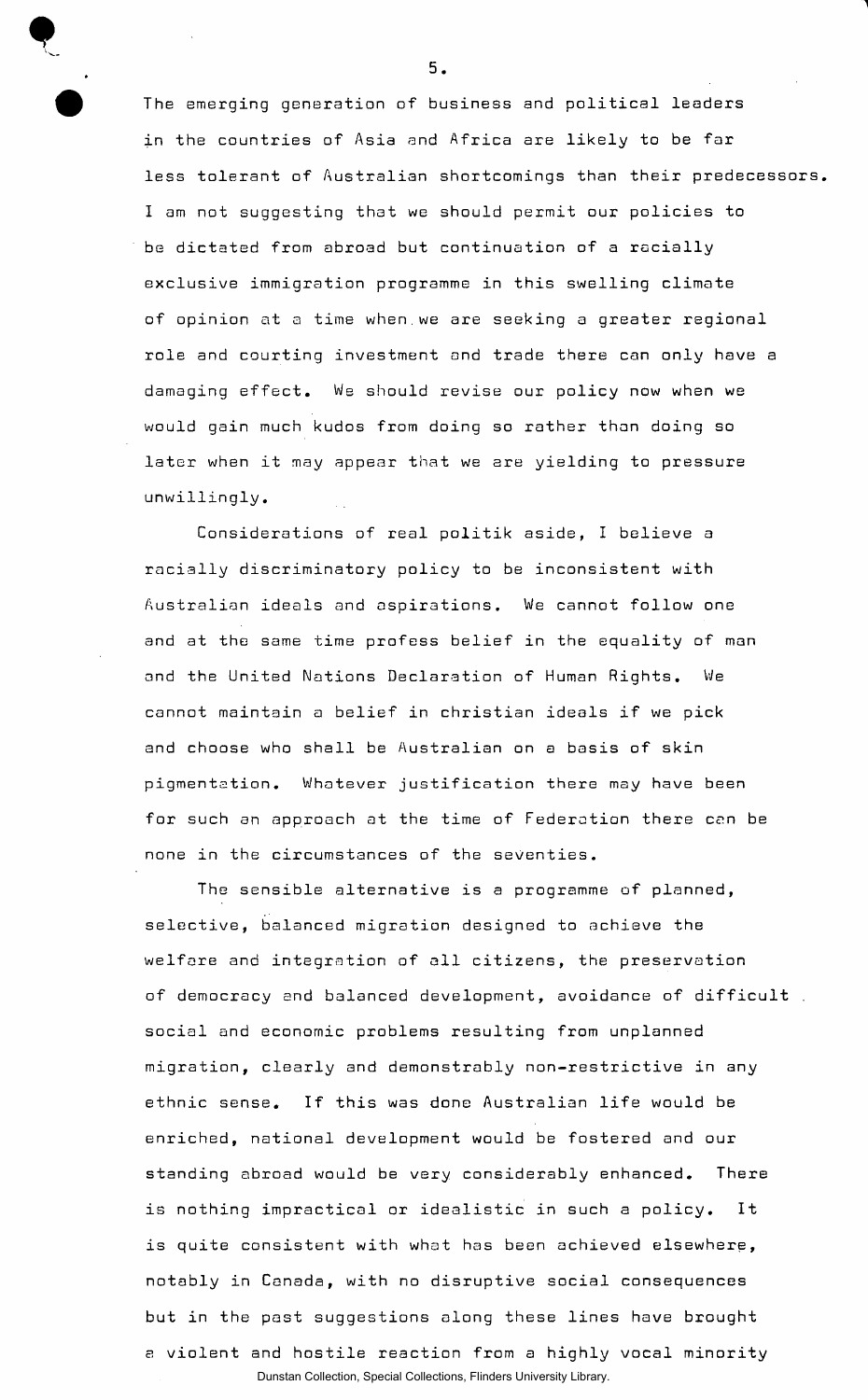in the community whose feelings tend to be guided by prejudice and fear and who are susceptible to the views of those people willing to play on such fears. The fact that their concern is often based on myth does not make it any the less real but it does mean it can be dispelled by an examination of the evidence if the facts are properly put before them.

One of the most frequent misconceptions is that migration policy reform means the metaphorical floodgates will be opened and a yellow human tide will flood in. This is nonsense. No-one in Australia, is suggesting that we should permit uncontrolled migration. I certainly do not. Any liberalised policy would still exercise tight governmental control over the numbers to be admitted in any one period and be related to continuing research into our capacity to absorb them. It is clear there is a finite number to our migrant intake just as there is a limit to the total population Australia can support. On the basis of existing technology this latter is probably somewhere around the 25 million mark.

The assumption that hordes of Asians were poised ready to head southwards was part of the received belief that led to the original introduction of white Australia. There is no evidence to support it. They did not do so before European settlement though the country was known to them, and, if it really was the case, the existence or otherwise of official sanctions would make little difference to a horde.

Probably the most understandable argument used by those who oppose relaxation of present controls is that, unless we do have them, we shall see in Australia a repitition of the race riots of Watts and Notting Hill and the formation of coloured ghettos and all their attendent problems. It is an understandable argument because it would be, if likely, an appalling prospect but I believe it is based on wrong premises.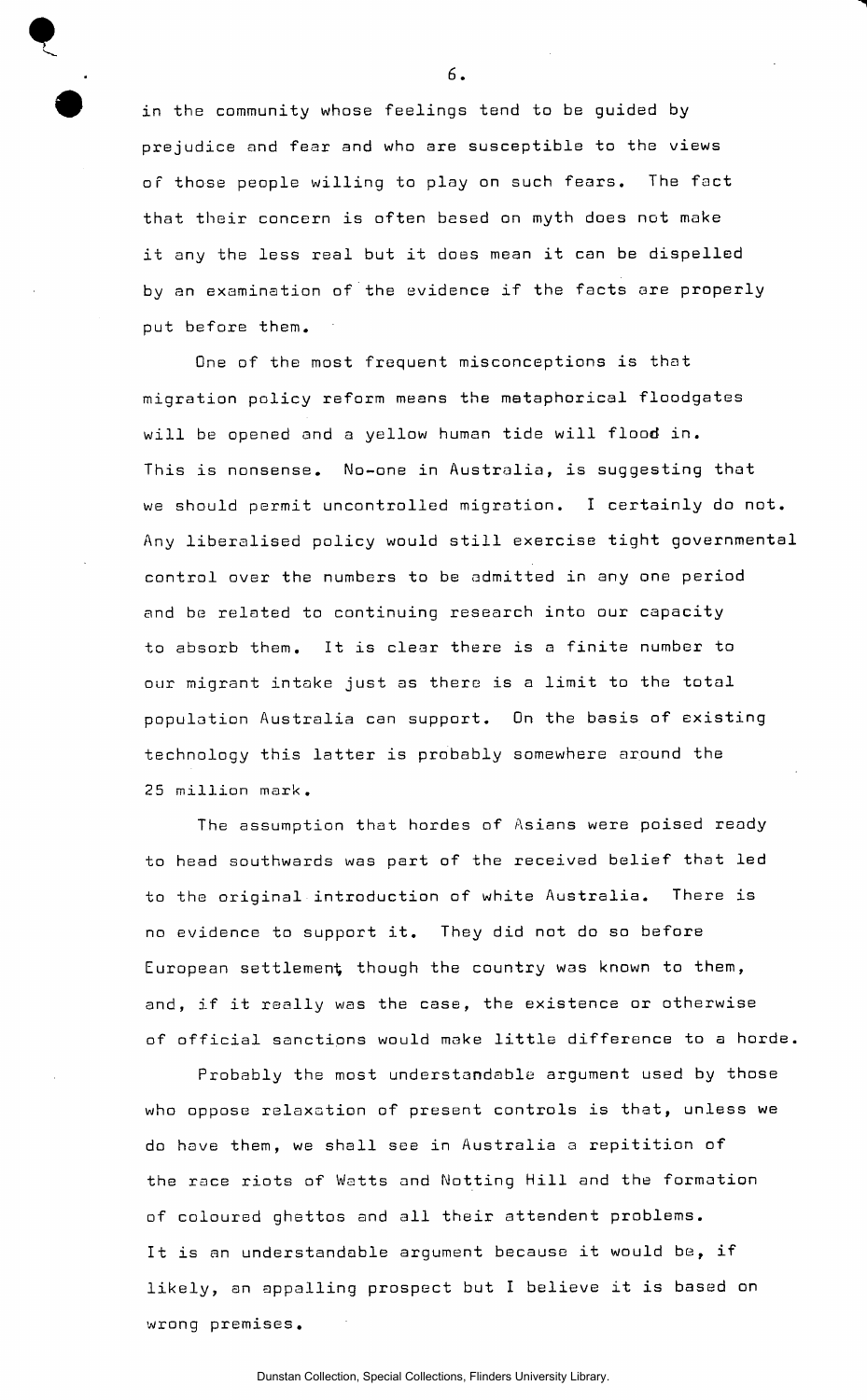Australians have demonstrated in the way they have accepted thousands of Colombo Plan Asian students and in the way we treat our own native ethnic Asian minorities that there is a high level of national tolerance and absence of colour bar feeling. This has been further evidenced by experience in integrating the non-European arrivals since the partial relaxation of racial barriers in 1966. More important social strife of the kind that culminates in the formation of ghettoes and eruption of race riots results not from the existence of a multi-racial society per se but from the exploitation of one group by another. The exploited are generally the minority - though not necessarily as the South African situation shows - and the exploiters the majority. Provided the same attention was given to the assimilation of non-European migrants as has been given to newcomers from European countries - and again no-one suggests that this would not be the base - there is small likelihood of importing conflict.

Another frequently heard fear, closely related to the homogeneity argument, is that the national consciousness or Australian way of life would suffer grave and permanent damage in the face of invasion by alien cultures. This not only assumes an unlikely degree of antipodean cultural fragility and gives a notably low rating to the descendants of Confucius and Buddha but it is highly complacent in its belief that the Adelaide or Sydney way is the only way. It also ignores the fact that European migrants tend to become Australian at a considerably faster rate than Australians adopt mediterranean mores. It is far more likely that the Australian ethos, marked as it is by a conformist, aggressive dynamism, would gain more from exposure to the cultures, contacts and traditions which the newcomers would bring with them than it would lose just as the benefits from the influx of Italians, Greeks, Yugoslavs and other post-war migrant waves have been along a two-way street.

Dunstan Collection, Special Collections, Flinders University Library.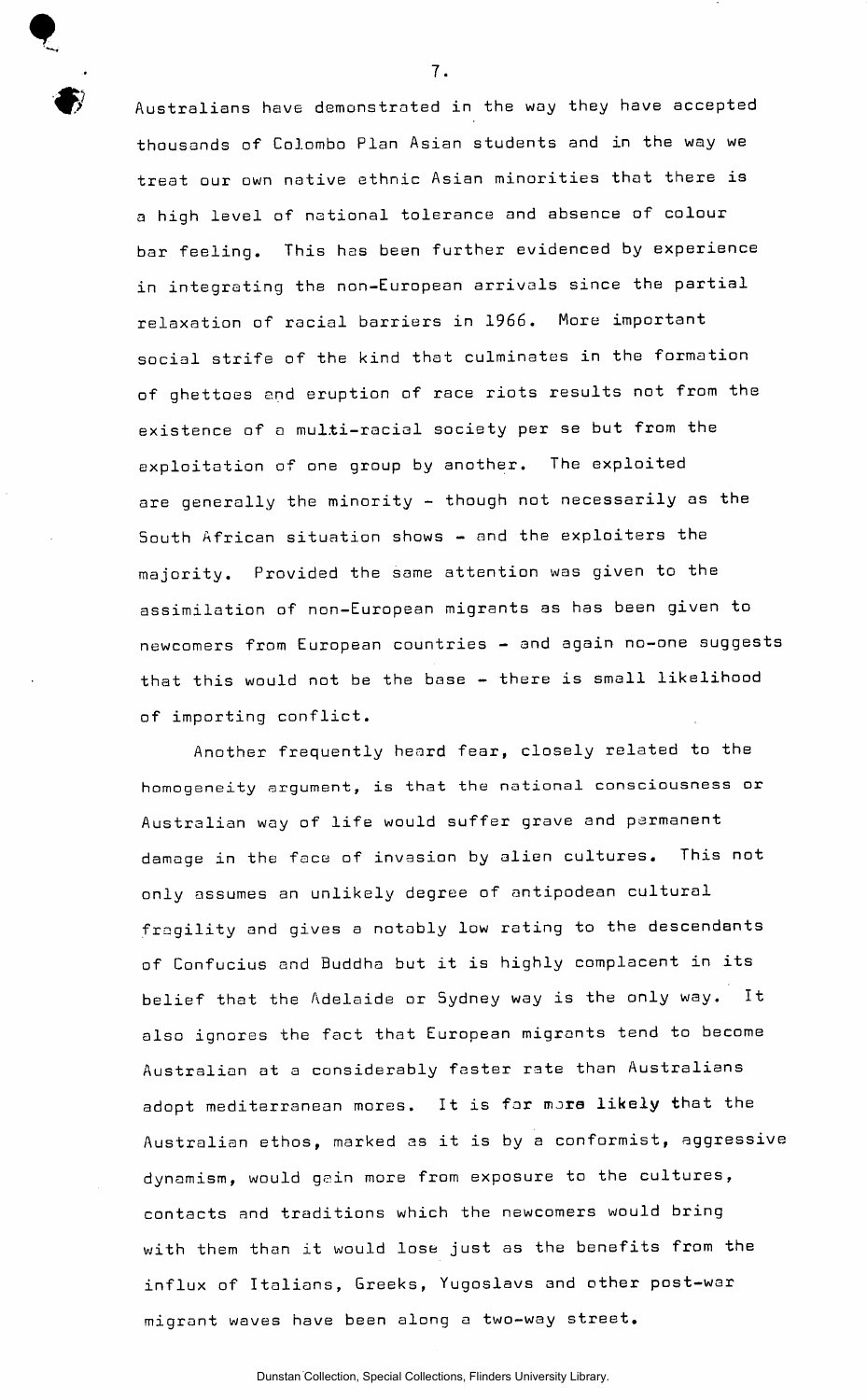An extension of the same argument suggests that numbers of non-European migrants would form a pool of cheap labour and drive down wages and that, because of their origins in countries often under authoritarian rule, would find it hard to adjust to our system of parliamentary representative government. No convincing arguments have been brought forward to suggest that a balanced, controlled intake along the lines I have suggested could not be efficiently absorbed into our existing award and arbitration structure and it is significant that some of the most pressing advocates of reform have come from the trade unions. Equally it cannot seriously be maintained that Indians, Singaporeans or Malaysians would find more difficulty in accepting the tenets of Westminster-style Government than have Russian or Czechoslova**k** arrivals.

The last "unpopular" fear is that of miscegenation between Europeans and Asians. My personal belief is that people have an absolute right to marry whomsoever they please but one does not even need to accept this to perceive that such concerns are exaggerated. Firstly a migration programme geared to attracting people with particular skills rather than a particular pigmentation is likely to bring more married than unmarried migrants. Secondly Asians and other races have at least as high a sense of what Bishop J.S. Moyes called "social self-respect" as European groups and are as frequently not anxious, or even unwilling, to intermarry with people of another race.

The question of race still clouds debates on migration in Australia at a time when policies in this area require a complete re-examination. We need to study the kind of people we should be seeking, the cost to the community in bringing them here, the numbers we should aim for in an atmosphere of detached, rational inquiry not one confused by obsolete and irrelevent slogans about race. The white Australia policy was born in the last century of fear of being swamped by Chinese arrivals heading for the goldfields and of being Dunstan Collection, Special Collections, Flinders University Library.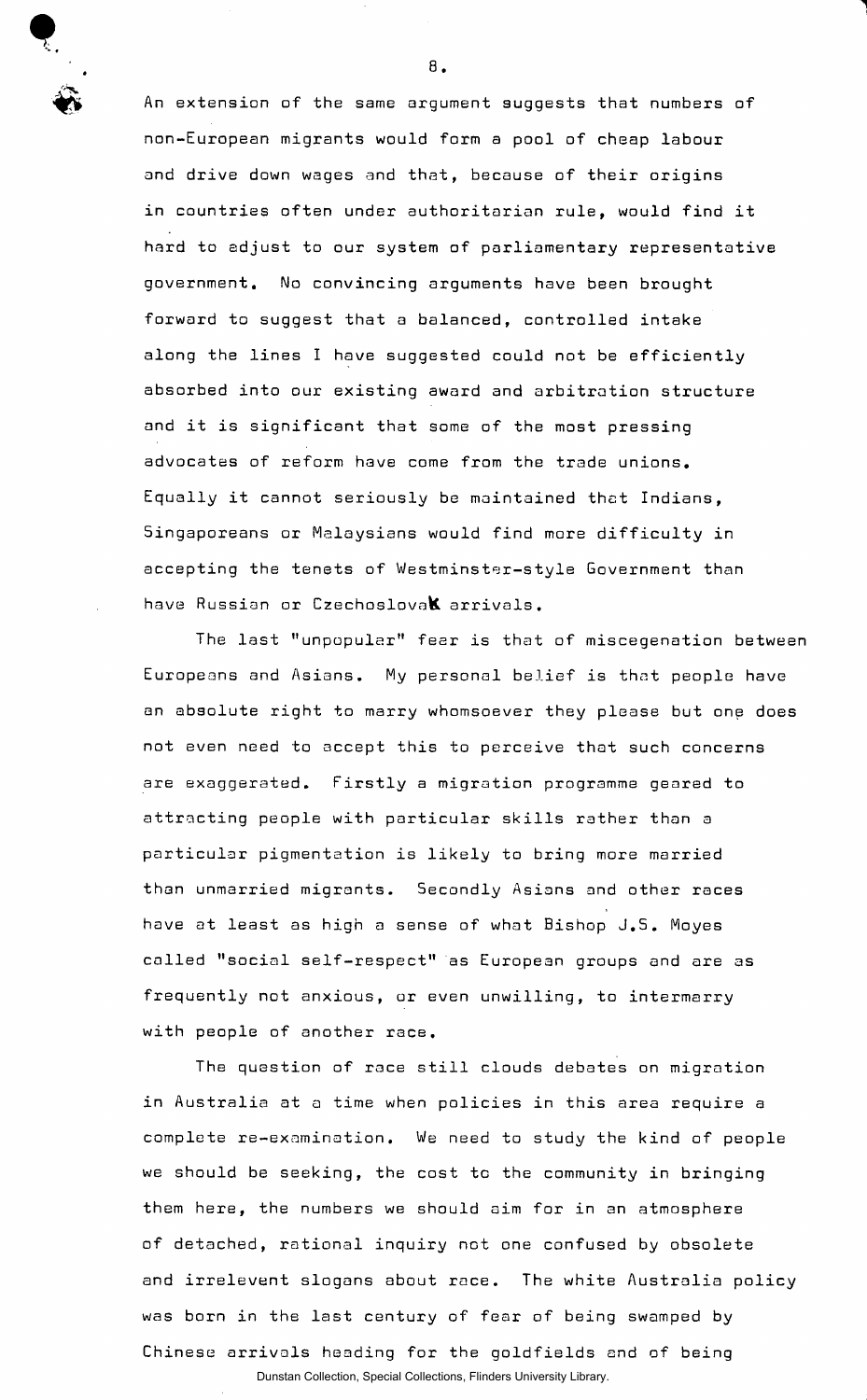inundated with cheap indentured labour in Queensland and has been perpetuated by prejudice since then. Despite concessions to international opinion in the sixties it is still something of a sacred cow and still bedevils our commercial and foreign policies as well as depriving us of some of the technical skills we need most - such as university teaching staff.

In some ways the decision is likely to be made for us. Not only are pressures from without for change likely to increase significantly in the coming years, our traditional sources of intake are disappearing as the European countries become more prosperous and labour-hungry and we face increasing competition from those available from countries such as Canada. It is time for a change. That change should finally remove the stigma of racism and should be sufficiently dramatic to impress our neighbours that it is a change of heart as well as of emphasis.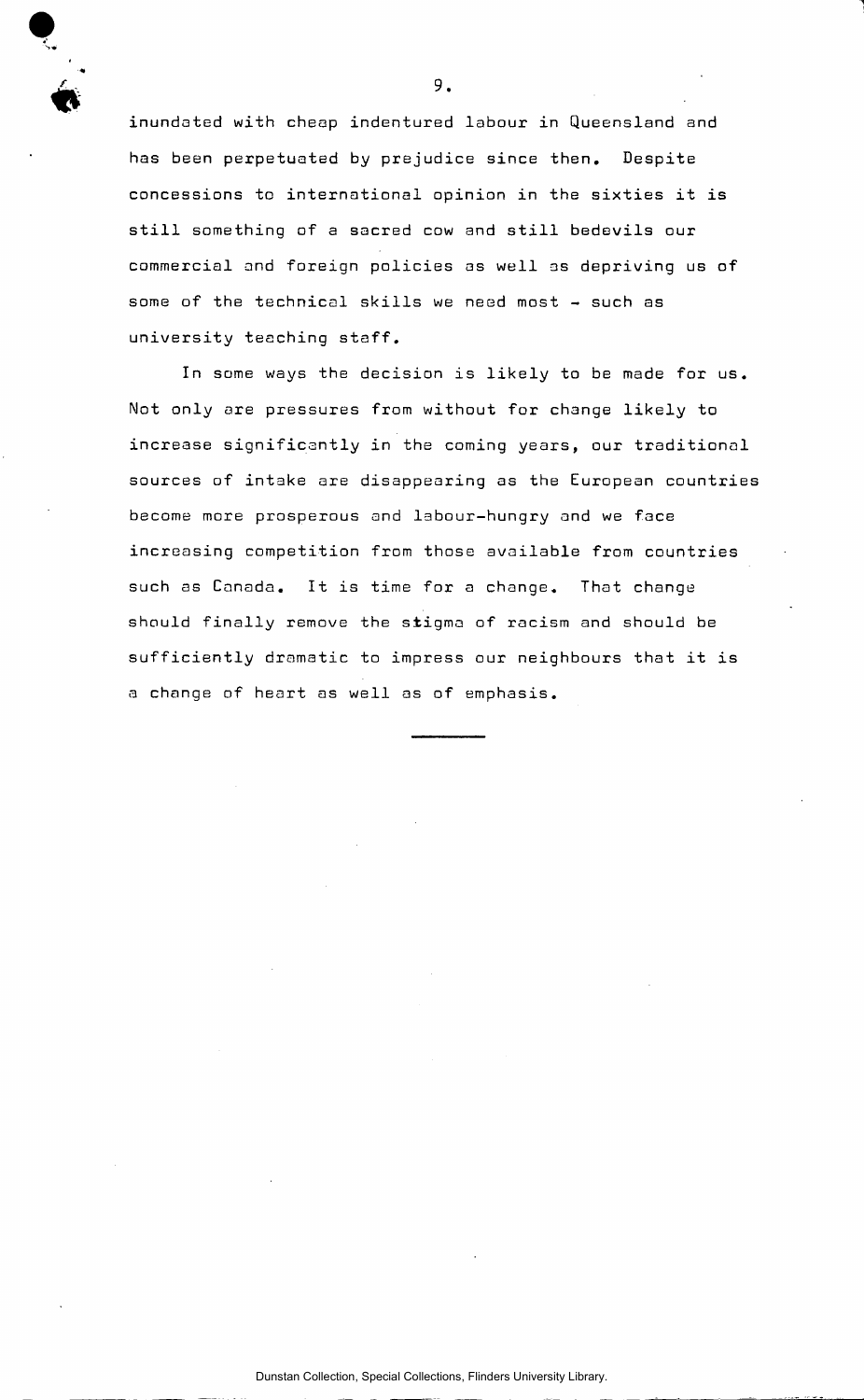also ignores the fact that European migrants tend to become Australian at a considerably faster rate than Australians adopt mediterranean mores) It is far more likely that the Australian ethos, marked as it is by a conformist, aggressive dynamism, would gain more from exposure to the cultures, contacts and traditions which the newcomers would bring with them than it would lose just as the benefits from the influx of Italians, Greeks, Yugoslavs and other post-war migrant waves have been along a two-way street.

المناورين الإيامة والمعامد متعشهما المالكما للدانة

An extension of the same argument suggests that numbers **of College** non-European migrants would form a pool of **cheap labour**  and drive down wages and that, because of their origins in countries often under authoritarian rule, would find it hard to adjust to our system of parliamentary representative government. No convincing arguments have been brought forward to suggest that a balanced, controlled intake along the lines I have suggested could not be efficiently absbrbed into our existing award.and arbitration structure and it is significant that some of the most pressing advocates of reform have come from the trade unions. Equally it cannot seriously be maintained that Indians, Singaporeans or Malaysians would find more difficulty in accepting the tenets of Westminster-style Government than have Russian or Czechoslovak arrivals.

Dunstan Collection, Special Collections, Flinders University Librar